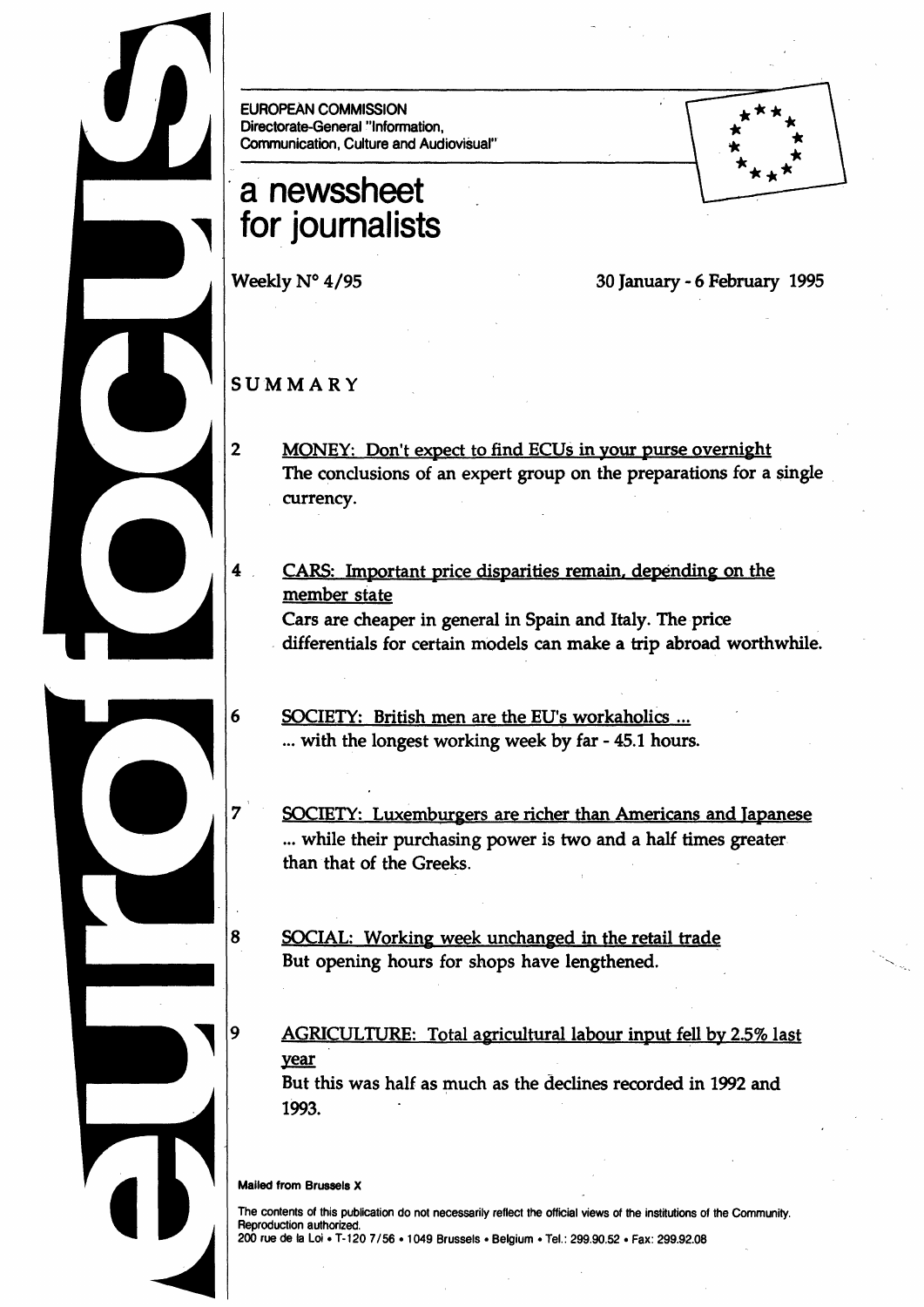#### MONEY: Don't expect to find ECUs in your purse overnight

The conclusions of an expert group on the preparations for a single currency.

Let's suppose that it's 1 January 1999. Seven - or it could just as well be five or eight - European Union governments have decided to launch the third stage of economic and monetary union  $(EMU)$  - that is to say, to adopt the ECU as the single currency. What will happen? Banks- and perhaps other large businessesimmediately start to use the ECU in their transactions. But payments continue to be made in the various national currencies in everyday life. Then, some weeks or months later, ECU-denominated bank notes and coins begin to appear. This, in broad outline is the likely scenario for the group of experts entrusted by the European Commission with the task of studying the various practical steps in the transition to a single currency.

By adopting the Treaty of Maastricht, the then 12-nation Community envisaged a single currency, the ECU, for 1 January 1997 or 1 January 1999. Britain and Denmark secured the right not to join, if they so decided. If a majority of Member States - at least eight out of 15 - meet the economic conditions laid down by the Treaty - the famous "convergence criteria" - they will launch the last stage of EMU as from 1 January 1997. For the moment the EU's leaders do not rule out . this possibility, but in general they do not regard it as the most likely outcome. The fact is that the criteria are not easy to meet after several years of economic stagnation: the requirements are a low rate of inflation, a stable currency and public finances which are in reasonably good shape. This last requirement in particular poses problems for many EU countries, even relatively prosperous ones, such as Belgium and Sweden, for example.

H at the end of 1997, according to the Treaty, the Member States have not set any date for the third and final stage of EMU, it will start on January 1999 and the EU Council will indicate just which countries can take part in it.

H EU governments should settle on l January 1997 for the start of the third stage of EMU, preparations for the single currency would have to be made very

~.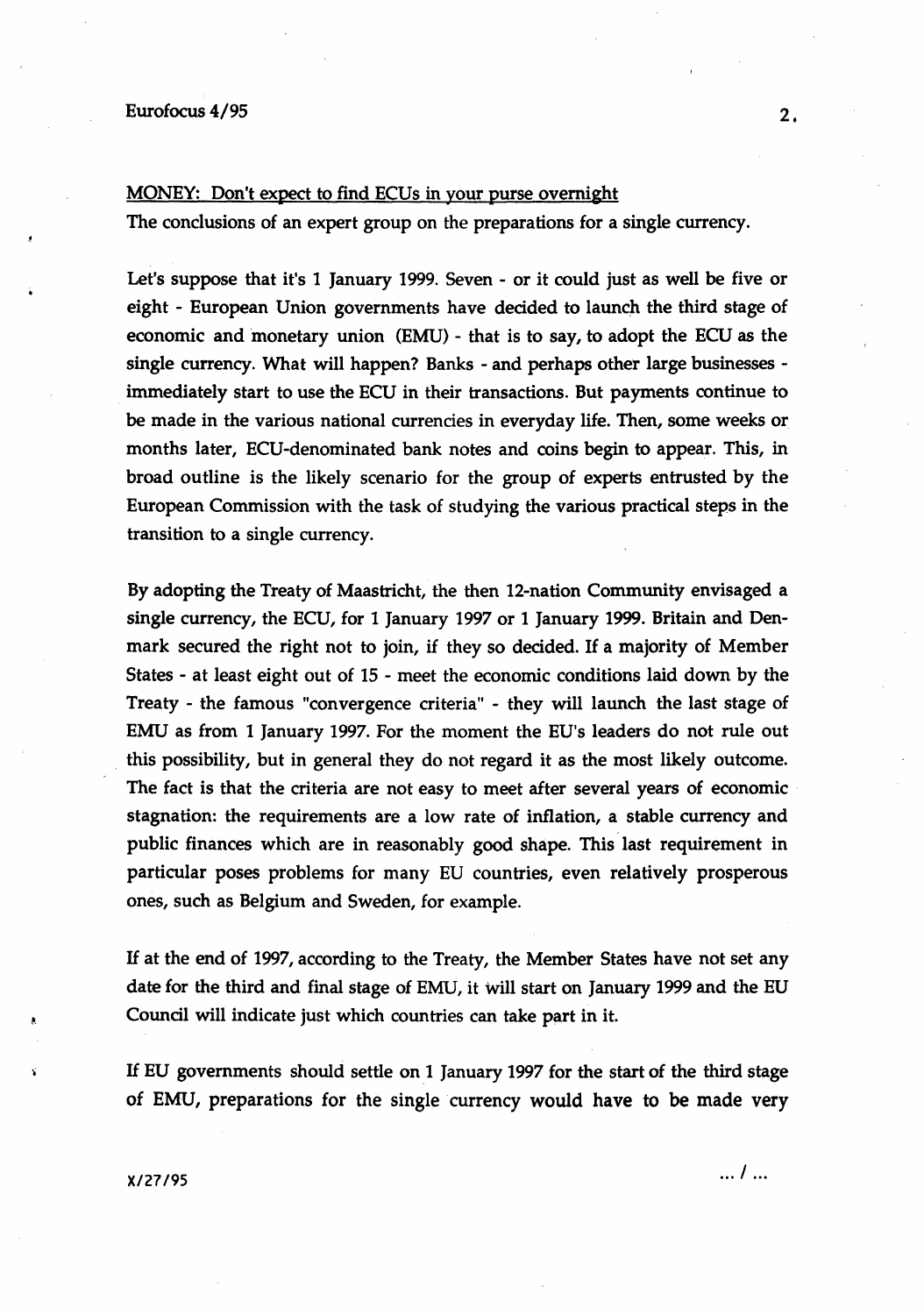quickly, in the view of the experts' group. However, there would be time enough if the date chosen were to be 1 January 1999.

The group has insisted that the changeover to the single currency will have to be carefully planned in order to avoid confusing the public. The group is made up of representatives of small and medium-sized businesses, consumers and the European Commission, as well as representatives of the financial and academic communities.

On the very first day of the third stage - say 1 January 1999, the exchange rates for the currencies taking part will be fixed once and for all, under the provisions of the Maastricht Treaty. The ECU would then become the official currency of the countries in question, although the experts have stressed that it is very unlikely that it would immediately become the common currency for the general public. However, it would be best if the transitional period were to be as short as possible six months at most - in order both to avoid extra costs, such as those arising from the need to keep two sets of books, and to reduce the risk of muddling consumers.

For the transition to a single currency to be a success, it is necessary that the ECU be as strong as the strongest EU currencies, according to the experts. Information and publicity campaigns would have to be organized, covering both the public and businesses.

In practice the experts suggest that, on a given day, fixed in advance, all banknotes and coins needed for the operation of the new system be ready, all wages be paid in ECU and prices be set in it. However, it is an open question as to whether the various national currencies would no longer be legal tender as from that date, or would continue to be used at the same time as the ECU, but for a limited period.

The experts will continue to consult all interested parties before submitting a second report in the middle of the year.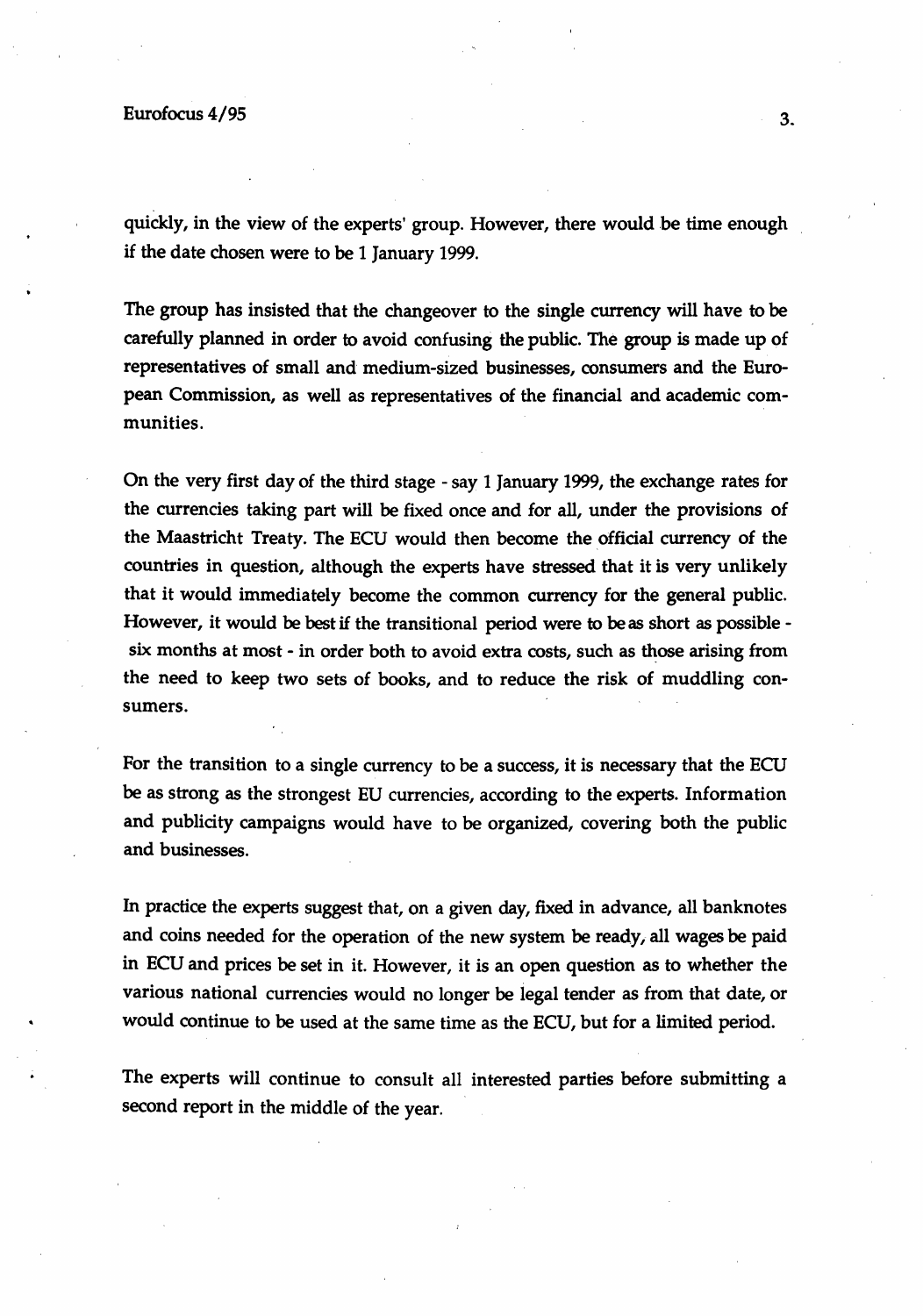CARS: Important price disparities remain, depending on the Member States Cars are cheaper in general in Spain and Italy. The price differentials for certain models can make a trip abroad worthwhile.

Small cars are generally cheapest in Spain, while the most competitive prices for luxury and executive cars are to be found in Italy. France and Germany are the two European Union countries where average prices for cars are the highest, according to the results of a survey, conducted by the European Commission last November. Since the previous survey, carried out in May 1994, price disparities have narrowed slightly, but they remain substantial for certain models of cars.

The survey covered 76 models of cars, including the most popular, from 23 European and Japanese manufacturers. The models were classified into seven categories: mini, small, medium-sized and large, executive, luxury, sports and family. The four models of minicars covered by the survey - the Fiat Cinquecento, Renault Twingo, Seat Marbella Fun and Nissan Micra- are all cheaper in Spain. In Italy they cost from 5% to 10% or more. Elsewhere, the price of these cars is often much higher, with peaks in Germany and France. Thus the Cinquecento costs nearly 30% more in Germany than in Spain and 26% more in France. The prices in France and Germany for the Renault Twingo are generally 22% higher than in Spain, and that of the Seat Marbella 27% higher. On average, The German price of a minicar is 27% above the Spanish price; the price differential is as much as 22% in France and 21% in Belgium and the Netherlands.

Spain and Italy have also broken all records for small cars. Of the 16 models covered by the survey, seven are cheaper in Spain (Fiat Punto, Lancia Y 10 Junior, Peugeot 106 and 205, Rover 111, Polo and Nissan Sunny) and four in Italy (Ford Fiesta, Opel Corsa, Suzuki Swift and Mazda 121). Portugal is in third place with the best prices for the Citroën AX, Renault Clio, Seat Ibiza and Mitsubishi Colt. As for the small Toyota Starlet, it is cheapest in Luxembourg. The biggest price disparity recorded is that for the Peugeot 106, which costs 33% more in Germany than in Spain and nearly 32% more in France.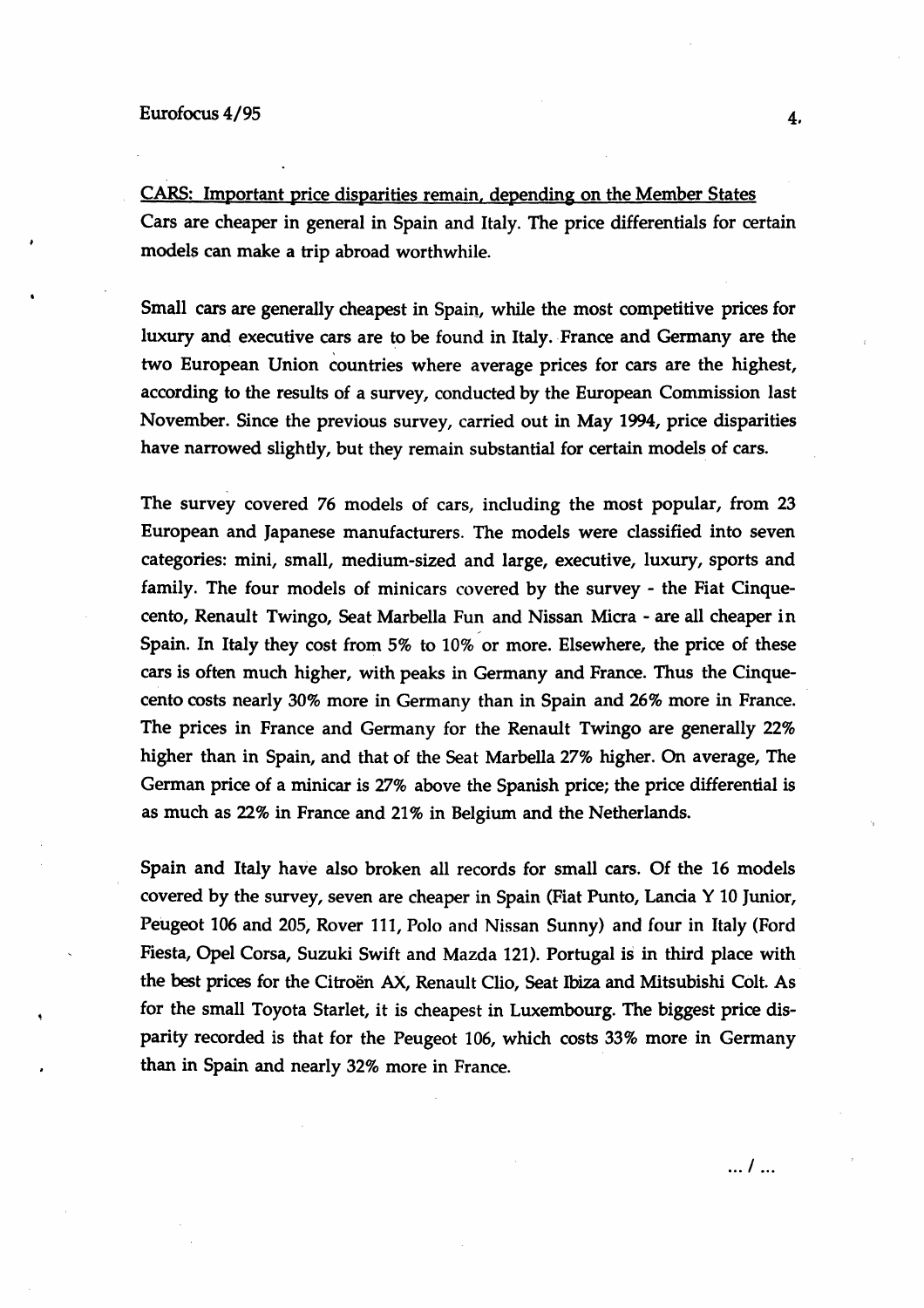## $\frac{2}{3}$  Eurofocus 4/95 s.

Medium-sized cars also are very often much cheaper in Spain and Italy. The Citroën ZX Aura, for example, costs 30% more in France than in Italy, the Ford Escort 25% more in Germany than in Spain and the Alfa 33 24% more in Belgium and Luxembourg than in Spain. The Honda Civic is cheapest in the Netherlands (20% less than in France, 13% less than in Belgium and Luxembourg), while the Toyota Corolla is sold at a rock bottom price in the UK.

Prices for most large cars, such as the BMW 316i, Lancia Dedra, Opel Vectra, Mercedes C180, Renault Laguna, Audi 80 and Toyota Carina, are lowest in Italy. Similarly, nearly all executive cars are cheaper in Italy. When it comes to cars in this category, price differentials can justify buying a car abroad, even if the formalities to be carried out are still somewhat tiresome. For example, a Toyota Carina purchased in Italy is 31% cheaper than in Germany, the Alfa 164 is 21% cheaper than in Belgium, while the Renault Safrane is 17% cheaper in Spain than in France.

As for four-wheel drives, the lowest prices are posted in Italy. The Land Rover Discovery is worth going out of one's way, given that the price in Italy is  $26\%$ lower than in Belgium, 25% below that quoted in France, 24% below the Dutch price and 20% below the posted German price. As for the Mitsubishi Pajero Short, it costs 23% less in Italy than in Belgium and Luxembourg. And when it comes to luxury cars, the BMW 730i is cheaper in the UK, while one must go to Italy for the Mercedes 320 S automatic, and to Portugal for the Volvo 960 L.

These car price differentials, depending on the Member States, are tending to narrow, at least when it comes to European manufacturers. During the survey in the second semester of last year, price disparities greater than 20% were recorded for 19% of the models, as compared to 23.8% at the end of 1993. A draft EU regulation on the selective distribution of cars, which seeks to crack down on practices aimed at limiting parallel imports, is under consideration. If it is adopted and comes into force, as envisaged, this July, it would make for greater competition, thus leading to a further narrowing of price disparities.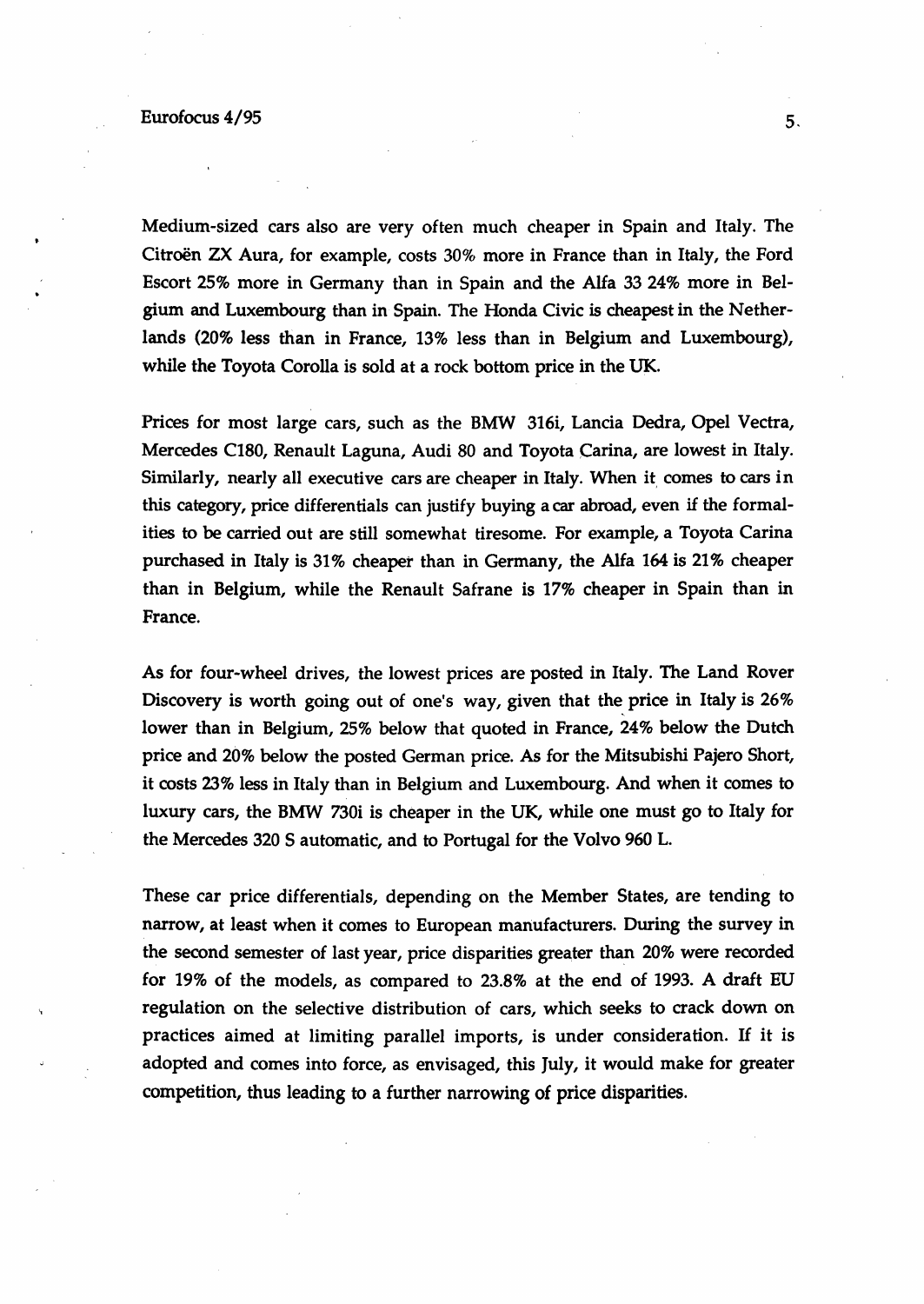## SOCIETY: British men are the EU's workaholics ...

... with the longest working week by far - 45.1 hours.

The length of the average working week for all forms of employment was 40.3 hours for the European Union as a whole in 1992, confirming the steady trend towards a shorter working week recorded in most EU countries, except Britain, where it has lengthened by over an hour since 1983; Ireland, where it has increased by 12 minutes, and France, where it has remained unchanged. It is hardly surprising, therefore, that Britain remains the country with the longest working week (43.4 hours), well ahead of Portugal (41.3 hours), Spain (40.6 hours), Greece (40.5 hours) and Ireland (40.4 hours). All the other EU countries are not only below the EU average but also below the 40-hour threshold. In 1983 only three countries (Belgium, Italy and France) were below it.

Belgium remains the country with the shortest working week (38.2 hours). It is followed by Italy (38.5 hours), although Denmark has come close to Italy, its working week having shortened from 40.5 hours to 38.8 hours. In the Netherlands the working week has fallen from 41 hours to 39.4 hours.

If one looks at the figures for men only, the British male continues to lead the rest, putting in 45.1 hours a week, which is 2.3 hours more than the Portuguese, still in second place. In third place are the Irish, with 41.9 hours. The Belgians remain the most laid back, ahead of a trio made up of male Italians, Danes and Dutch, all of whom put in 39.5 hours a week.

British women are no less hard-working than their husbands, working as they do 40.2 hours a week; in fact they are alone among EU women in going over the 40 hour threshold. They are followed by Spanish women (39.6 hours), just ahead of Portuguese women (39.5 hours). Belgian (37 hours) and Danish (37.7 hours) women are more relaxed, although none of them can claim to be as easy-going as Italian women (35.6 hours).

. .. I ...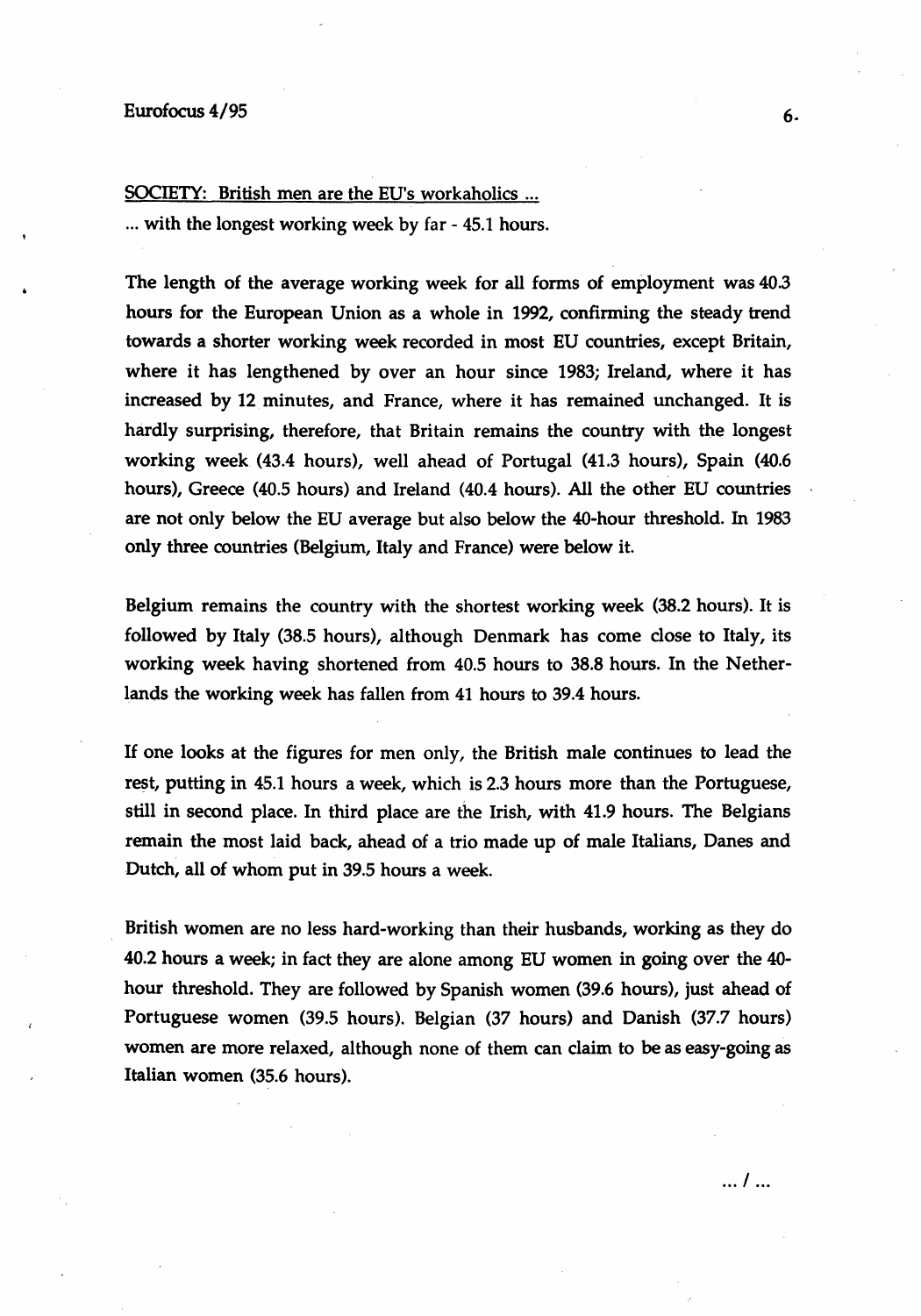The working week is usually defined as the hours normally worked by an employee, including overtime, whether paid for or not. Travelling time, to and from work, is not included; nor are rest periods or meal breaks.

## SOCIETY: Luxemburgers are richer than Americans and Japanese ...

... while their purchasing power is two and a half times greater than that of the Greeks.

The land flowing with milk and honey clearly is Luxembourg. Its gross domestic product (GDP), measured in terms of purchasing power (PPS), stood at 160 in 1993 · as compared to an EU average of 100. Luxembourg was well ahead of the United States (143) and Japan (121).

The purchasing power standard (PPS) is a unit which cancels out differences in price levels and can be used to make comparisons in real terms. The figures obtained in this way make it possible to evaluate the standard of living in a country with greater precision and realism.

In the EU, Luxembourg is followed, although at a considerable distance, by six countries which are above the Community average: Belgium (113), Denmark (112), France (110), Germany (108)- it is paying the economic price of its reunification, although it is also benefitting from the recovery- the Netherlands and Italy (102). Of the three new EU countries only Austria ranks ahead of the majority of its'EU partners, as its PPS index is 111.

All the other EU countries are below the 100 mark. Both Sweden and the UK are just below it, with an index of 99, ahead of Finland (90), Ireland (81), Spain (78) and Portugal (69). Bringing up the rear is Greece (63), with a purchasing power per inhabitant which is two and a half times less than that of Luxembourg.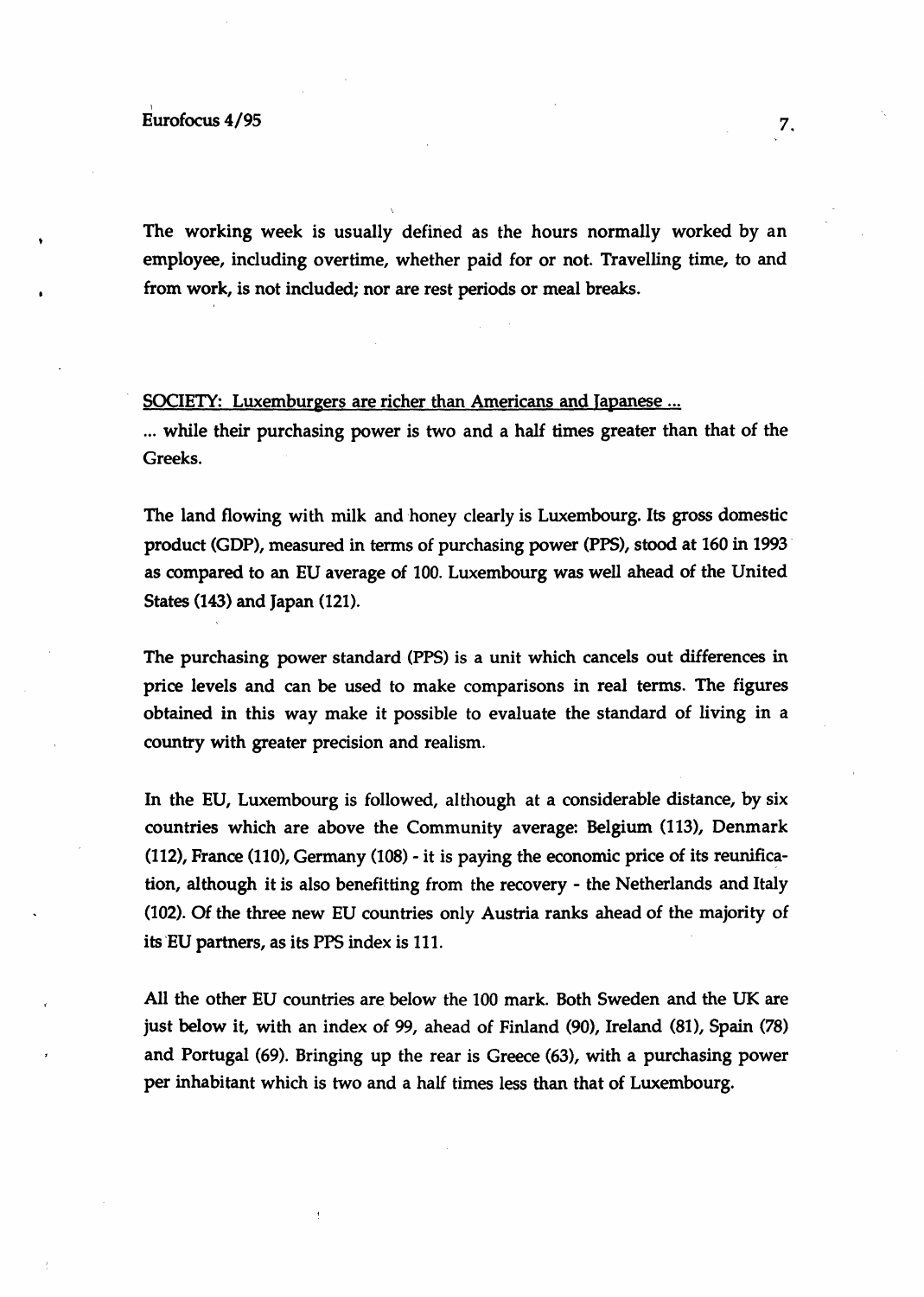•

## SOCIAL: Working week unchanged in the retail trade

But opening hours for shops have lengthened.

Between 1989 and 1994 the average number of hours worked per week in shops in the European Union- as defined by collective agreements- has not changed at the EU level: it still stands at 39 hours, according to a survey carried out last year in the 12-nation Union - with the exception of Ireland and Luxembourg - by the European Commission, which has just published the results.

The trend is not the same everywhere, however. In several countries the average working week has lengthened; it has risen from 43 hours to ·44 hours in Spain and from 38 hours to 39 hours in France and Italy. But the working week has become shorter also: it has fallen in Portugal from 44 hours to 43 hours, in the Netherlands from 40 hours to 39 hours, in Germany (West) and Britain from 39 hours to 38 hours, and in Belgium from 38 hours to 37 hours.

Opening hours have increased during the last five years in all the EU countries surveyed, with the exception of Portugal. The biggest increases have taken place in Italy and Britain. In several EU countries, the Commission has noted, the combination of a fall in working hours per employee and increases in opening hours has produced a situation which is favourable to job creation. This has been the case in Belgium, Germany, the Netherlands, Portugal and the U.K.

Over the next two years more than two-thirds of employers in the European retail trade expect their opening hours to remain unchanged, while nearly one quarter of them are thinking of increasing them slightly; this is particularly the case in Italy and the U.K. Administrative rules are the most important reason for not increasing opening hours for as many as 52% of retailers in 1994, as compared\_ to  $47\%$  in 1989. This is the reason given by more than seven retailers out of 10 in Belgium, Germany, Greece and Italy. Lack of demand comes next for 37% of dealers, as compared to 39% in 1989. Collective agreements are in third place with 32% - and 89% in Belgium.